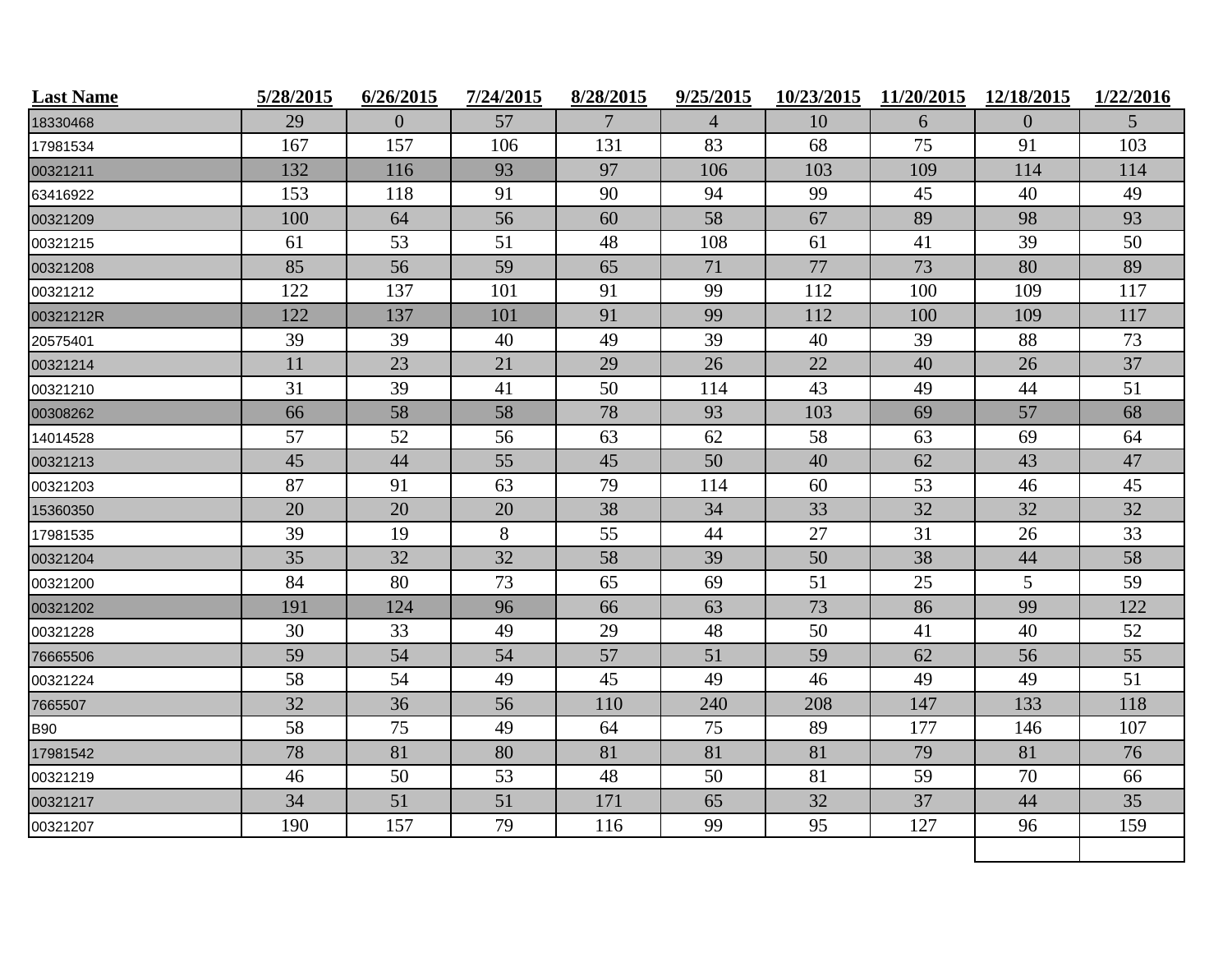| <b>Last Name</b> | 5/28/2015 | 6/26/2015 | 7/24/2015      | 8/28/2015 | 9/25/2015 | 10/23/2015 | 11/20/2015 | 12/18/2015 | 1/22/2016 |
|------------------|-----------|-----------|----------------|-----------|-----------|------------|------------|------------|-----------|
| 00321206         | 28        | 24        | 32             | 52        | 46        | 38         | 36         | 34         | 33        |
| 00321205         | 108       | 70        | 71             | 69        | 68        | 65         | 65         | 77         | 84        |
| 15819940         | 74        | 83        | 98             | 85        | 62        | 65         | 90         | 65         | 53        |
| 00321218         | 102       | 96        | 123            | 105       | 202       | 96         | 52         | 64         | 70        |
| 15819941         | 61        | 48        | 49             | 47        | 59        | 58         | 54         | 59         | 82        |
| 14449781         | 55        | 57        | 57             | 42        | 35        | 32         | 36         | 42         | 47        |
| 14449781R        | 55        | 57        | 57             | 42        | 35        | 32         | 36         | 42         | 47        |
| 15819942         | 151       | 168       | 161            | 188       | 138       | 197        | 229        | 148        | 162       |
| 321216           | 73        | 52        | 40             | 30        | 34        | 38         | 59         | 51         | 52        |
| 17981541         | 81        | 51        | 56             | 58        | 61        | 55         | 61         | 68         | 73        |
| 14449733         | 113       | 97        | 107            | 85        | 126       | 90         | 108        | 131        | 133       |
| 58553719         | 267       | 106       | 166            | 181       | 96        | 90         | 100        | 87         | 103       |
| 00321201         | 170       | 160       | 112            | 102       | 95        | 97         | 80         | 100        | 153       |
| <b>B50</b>       | 51        | 62        | 60             | 61        | 57        | 64         | 66         | 66         | 64        |
| 21005458         | 83        | 93        | 90             | 259       | 146       | 111        | 102        | 99         | 83        |
| 21005455         | None      | None      | None           | None      | None      | None       | None       | None       | None      |
| 21005454         | 5         | 6         | $\overline{4}$ | 8         | 6         | 8          | 13         | 16         | 17        |
| 00321223         | 51        | 79        | 74             | 85        | 103       | 80         | 118        | 95         | 45        |
| <b>M80</b>       | 120       | 85        | 104            | 108       | 114       | 117        | 109        | 111        | 124       |
| 18330467         | 39        | 25        | 29             | 26        | 20        | 26         | 40         | 39         | 60        |
| <b>M00</b>       | 30        | 39        | 33             | 32        | 24        | 23         | 35         | 27         | 33        |
| <b>M01</b>       | 52        | 94        | 74             | 41        | 41        | 41         | 30         | 47         | 43        |
| <b>B05</b>       | 90        | 88        | 81             | 94        | 82        | 83         | 78         | 75         | 83        |
| <b>B05R</b>      | 90        | 88        | 81             | 94        | 82        | 83         | 78         | 75         | 83        |
| M10              | 99        | 88        | 39             | 60        | 61        | 64         | 70         | 53         | 76        |
| 17981539         | 130       | 154       | 176            | 142       | 104       | 98         | 107        | 107        | 105       |
| 17981539R        | 130       | 154       | 176            | 142       | 104       | 98         | 107        | 107        | 105       |
| <b>B25</b>       | 98        | 54        | 51             | 47        | 74        | 83         | 77         | 91         | 95        |
| 17981538         | 162       | 169       | 161            | 207       | 174       | 172        | 210        | 219        | 189       |
| 17471001         | 40        | 36        | 37             | 36        | 45        | 30         | 35         | 45         | 49        |
|                  |           |           |                |           |           |            |            |            |           |